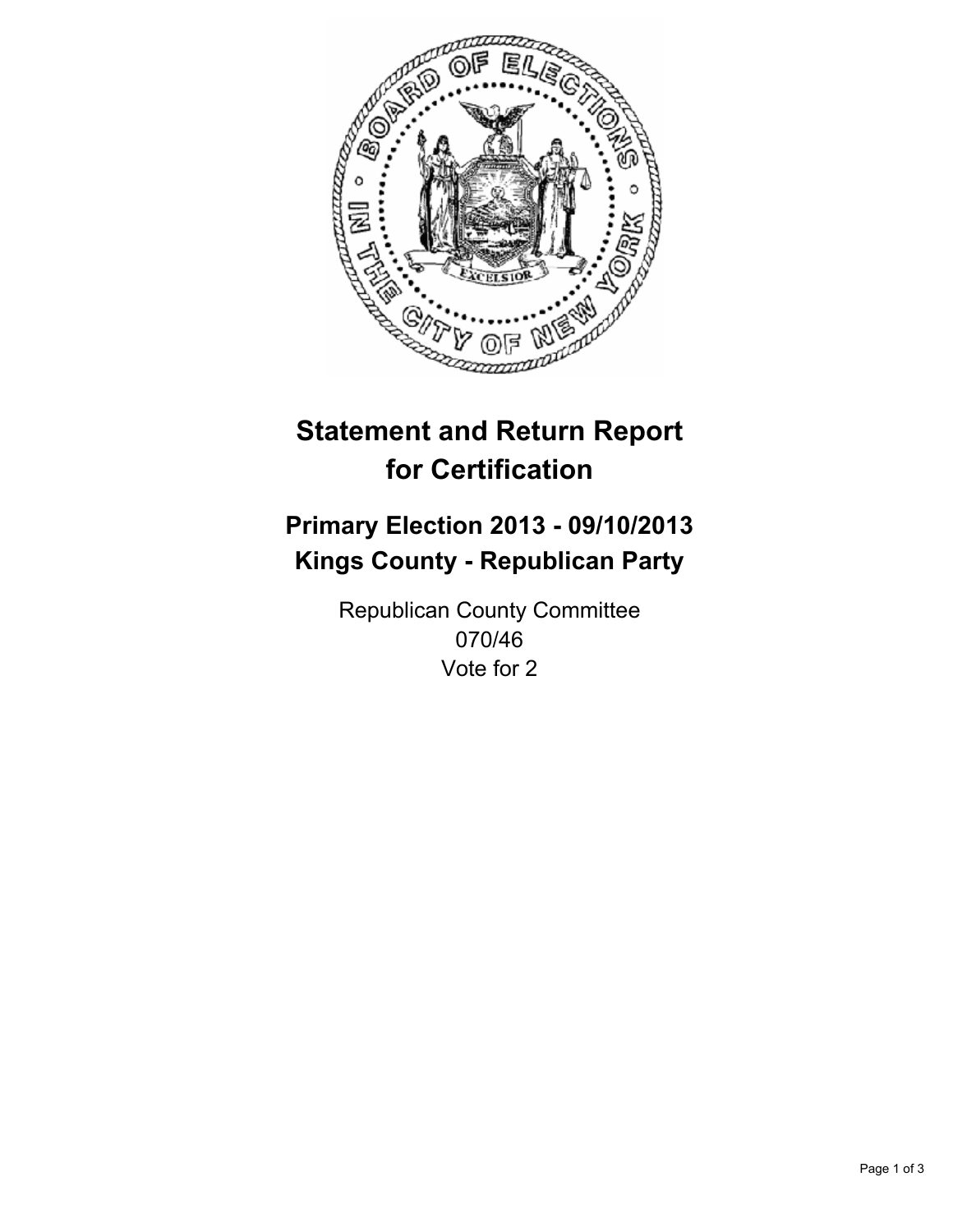

## **Assembly District 46**

| <b>EMERGENCY</b>      | 0        |
|-----------------------|----------|
| ABSENTEE/MILITARY     | 2        |
| <b>FEDERAL</b>        | 0        |
| SPECIAL PRESIDENTIAL  | $\Omega$ |
| <b>AFFIDAVIT</b>      | 0        |
| <b>JOHN GARGIULO</b>  | 33       |
| LORETTA GARGIULO      | 17       |
| <b>DOMINICK SARTA</b> | 48       |
| <b>MARIA SARTA</b>    | 36       |
| <b>Total Votes</b>    | 134      |